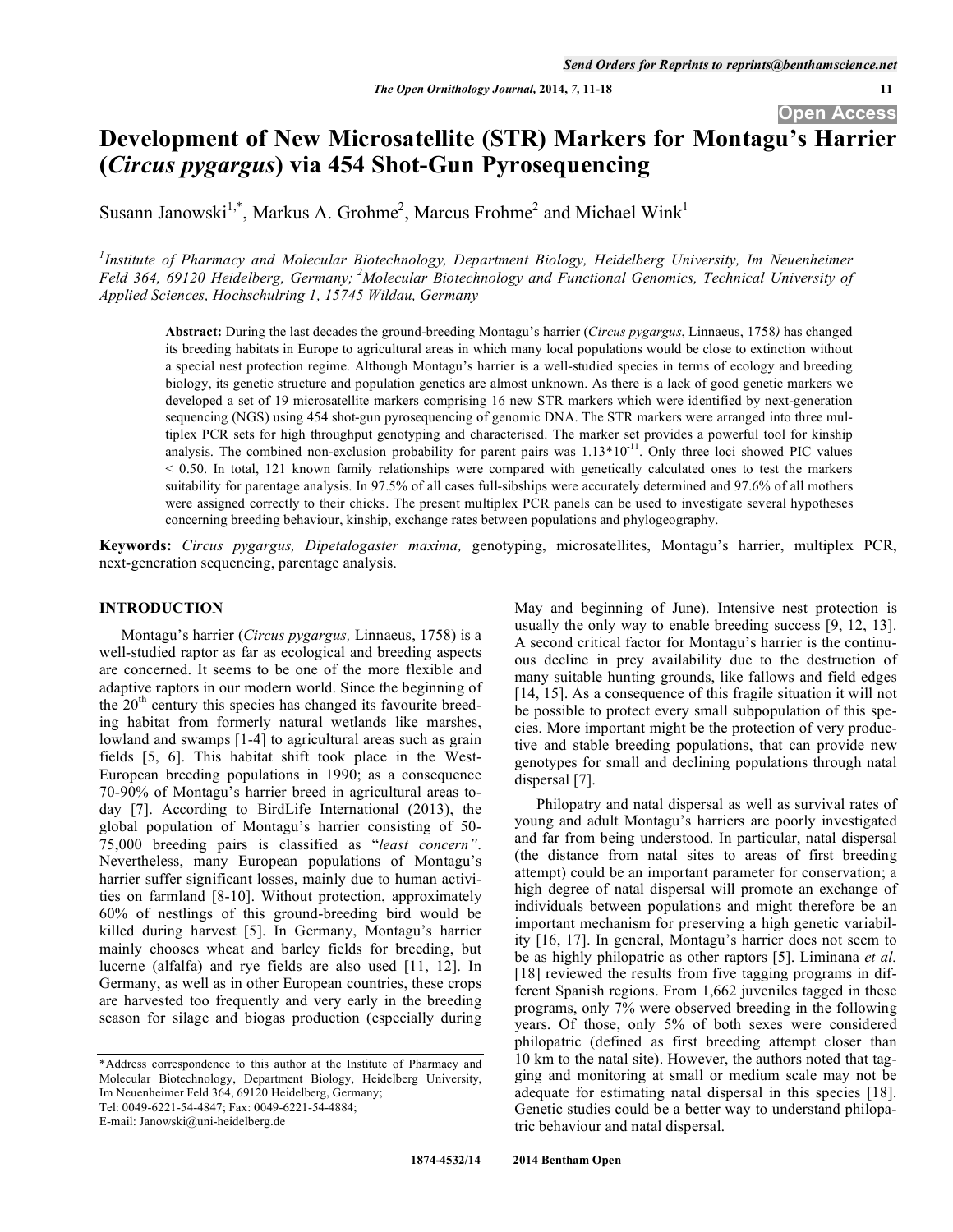Genetic analyses of Montagu's harrier are rare. Its phylogenetic position among raptors has been established based on nucleotide sequences of the mitochondrial cytochrome b gene [19]. The only detailed genetic study (of which we are aware) deals with variation of mitochondrial DNA among populations of Montagu's harrier throughout its breeding range [20]. But mtDNA does not provide enough variation to study questions of philopatry and dispersal in detail. However, highly variable microsatellites (Short Tandem Repeats, STR-loci) besides SNPs (single nucleotide polymorphisms) are one of the most useful tools for population genetics [21, 22]. They could be used for the analysis of a variety of questions, like kinship, family and demographic structure, local genetic diversity as well as connectivity and exchange rates between populations. Such studies can support conservation and management strategies and help to preserve this species in our changing landscape.

In this study we describe the isolation and characterization of 16 novel STR-loci by next-generation sequencing (NGS). Three multiplex PCR sets (comprising 19 STR-loci) were developed which allow the economic analysis of thousands of samples. In order to obtain blood samples from adult Montagu's harrier a blood sucking bug (*Dipetalogaster maxima;* Heteroptera, Reduviidae) was employed. To demonstrate the suitability of the multiplex PCR set, a parentage analysis was carried out and the results were compared with known data from field studies.

#### **MATERIALS AND METHODS**

## **Blood Sampling**

Blood samples were obtained from juvenile Montagu's harriers which had hatched in the Bavarian administrative district of Unterfranken in 2009-2012. In a radius of about 40 km around the village Volkach 49°52N, 10°14E near Würzburg 49°46N, 09°56E Montagu's harriers breed patchily distributed in an intensively used agricultural landscape. The exact locations of breeding sights vary from year to year. During a ringing program, we visited all harrier nests and took blood samples by puncturing the brachial vein of a wing. The blood was stored in an EDTA buffer (10% EDTA, 0.5% NaF, 0.5% thymol, 1%, Tris-HCL, pH = 7.5 [23]) at 4 °C until DNA extraction.

Blood samples from adult females were collected during breeding season (beginning of May to end of July 2009- 2012) using a triatomine bug, hidden in an artificial egg. It enabled us to obtain a blood sample from incubating females without having to trap them. This non-invasive method is gaining popularity for sampling sensitive, wild or captured animals [24-30]. Larvae of *Dipetalogaster maxima*, Uhler 1894 (Heteroptera, Reduviidae) were obtained from G. Schaub (Ruhr Universität Bochum, Germany). They were maintained in plastic boxes in a climate chamber at the Julius-Maximilians-University Würzburg, Germany, at optimal conditions [30] of 27 °C, a relative humidity of 80-90% and a light period of 13 hours. Only third instar larvae were used for blood sampling. Nearly all of these larvae engorge totally about 4-9 weeks after the moult to this instar (Schaub personal communication).

We received artificial eggs made of synthetic resin from R. Nagel (Institut für Vogelforschung "Vogelwarte Helgoland", Wilhelmshaven, Germany). The eggs resembled natural Montagu's harrier eggs in shape, size and colour. To place a bug inside, the eggs were divided into two halves. Along the frame of each shell halve small holes (2-3 mm in diameter) had been drilled which allowed a bug to reach the harrier but prevented its escape. Both halves could be closed with small magnets attached to the inner sides. We fixed one "bug-egg" per nest to the ground with a 5 cm long fishing line and a tent peg. With this treatment we made sure, that the breeding harrier could not remove the "bug-egg". At the same time the female harrier was still able to move her clutch. According to the studies on Common terns (*Sterna hirundo*) [24, 25] we placed "bug-eggs" into a clutch between 6:00 a.m. and 12:00 a.m. Before choosing a bug, we tested its willingness for blood sucking by holding a finger in front of it [25]. If a bug erected its proboscis and tried to sting, it was placed into an artificial egg. From a distance we observed the females returning to their nest sites. Since the nests are located in grain fields, it was impossible to watch the behaviour of a female when it was in the nest area. Therefore, we could not observe if and when the female continued incubation. At the beginning of the study we left the artificial egg in the nest for 2 h. As the success rate was too low in the first two years (25-67%) we extended this period to at least 4 h, which resulted in a much higher success rate (2011: 83%, 2012: 89%). After the bug had sucked blood we retrieved the blood from the abdomen with a syringe and stored it in an EDTA buffer. Each bug, successful or not, had to be killed afterwards to avoid mixing of sample material.

## **DNA Extraction, 454 Pyrosequencing and Primer Development**

DNA extraction was carried out following a standard protocol with Proteinase K digestion (Merck, Darmstadt) and phenol-chloroform extraction [31].

We used 454 shot-gun pyrosequencing on a GS Junior sequencer (454 Life Sciences/Roche Applied Science) to create a genomic library of Montagu's harrier, using the GS FLX Titanium Rapid Library Preparation Kit following the manufacturer's recommendations. A single sequencing run of a DNA sample yielded 85,624 usable reads with a total of > 33 Mb of sequence data. Average read length was 391 bp. With MSATCOMMANDER version 0.8.1 [32], 448 loci with repetitive STR motives (excluding mononucleotide repeats) could be identified. Primer3 software [33] proposed 156 primer pairs of which 92 were unique.

We chose 42 loci containing at least 10 repeats and tested them for reliability and polymorphisms. 10 Montagu's harrier DNA samples were amplified by PCR under the following conditions: a  $25 \mu l$  reaction volume contained 60 ng of total DNA,  $0.4$  pmol/ $\mu$ l of each forward and reverse primer, 0.1 mM of dGTP, dCTP and dTTP, as well as  $45 \mu M$  of dATP, 1.5 x PCR buffer (Bioron), 0.15 units of Top-Taq DNA polymerase (Bioron), 1 µCi  $\lceil \alpha^{-33}P \rceil$ -dATP (Amersham Biosciences) and a variable amount of mono-distillate water (to reach a volume of  $25 \mu$ ). Thermocycling was performed in a Tgradient ThermoCycler (Biometra) starting with an initial denaturing step for 5 min at 95 °C, followed by 38 cycles of 45 s at 95 °C, 60 s at 50-58 °C, 90 s at 72 °C, followed by a final extension step at 72 °C for 10 min and a cooling step at 15 °C for storage. PCR products were dena-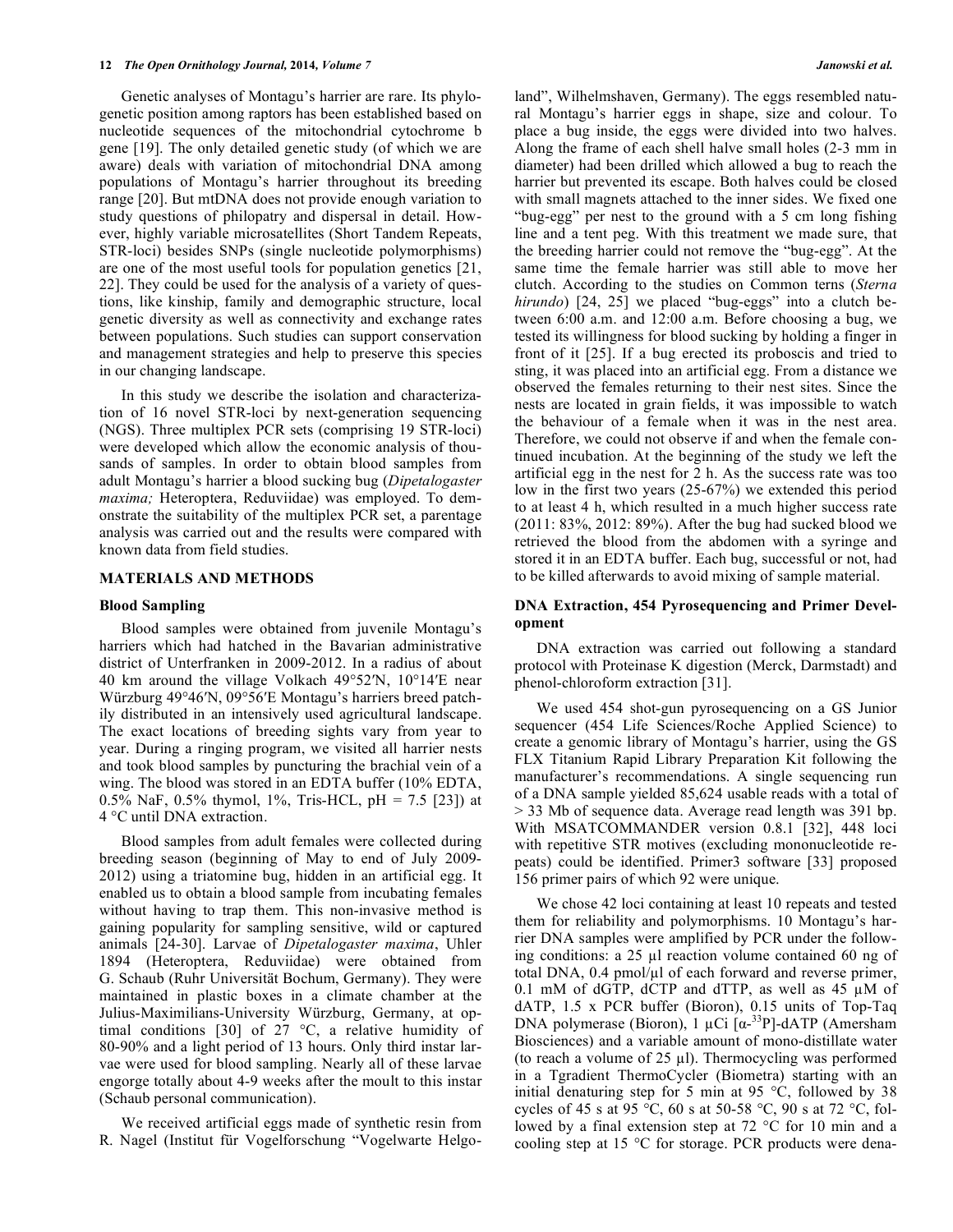#### *New STR Markers for Montagu's Harrier (Circus pygargus) The Open Ornithology Journal,* **2014***, Volume 7* **13**

tured at 95 °C for 5 min and subsequently separated by vertical high-resolution polyacrylamide gel (5%) electrophoresis at 65 W for 1.5 h that resulted in a run length of ca. 40 cm. After drying the gel, an X-ray film (Hyperfilm-MP; Amersham) was overlaid for 1-2 days for autoradiography and afterwards developed with X-ray developer and fixer (Kodak). 40 of the 42 tested primer pairs produced clear and unambiguous products. 19 of them produced several different alleles and were tested for polymorphism.

## **Primer Labelling, Multiplex PCR and Fragment Length Analysis**

For high throughput genotyping and loci characterization we arranged the 19 primer pairs in three multiplex PCR systems. In addition to the novel marker set we added some loci originally developed for Eastern Imperial eagle *Aquila heliaca*, Madagascar Fish-eagle *Haliaeetus vociferoides* and Northern Goshawk *Accipiter gentilis* (see results part). Genotyping was carried out with MegaBACE 1000 (Amersham Biosciences) capillary array electrophoresis system.

All forward primers were labelled at the 5' end with one of three different fluorescent dyes to produce fluorescently labelled PCR products. According to the expected allele sizes, we labelled primers with overlapping allele size ranges with different dyes (6-carboxyfluorescein (6-FAM), hexachloro-fluoresceine (HEX) or 5-tetrachloro-fluorescein (TET); produced by Eurofins MWG Operon) and those with non-overlapping ranges with the same dye. As an internal size standard we applied ET-ROX 400 (Amersham Biosciences).

Further development steps included to test the best primer combinations for multiplex PCRs and to find the optimal required PCR conditions for the panels. Multiplex PCR was performed with Type-it Microsatellite PCR Kit (Qiagen) under the following conditions: a total volume of  $10 \mu l$  contained  $0.18$ -0.25 pmol/ $\mu$ l of each forward and reverse primer, 15 ng of total DNA, 5  $\mu$ l of 2x Type-it Multiplex PCR Master Mix, additionally  $0.75 \mu l$  Q-solution for multiplex set 1, and a variable amount of RNase-free water (to reach a volume of 10  $\mu$ . Thermocycling was performed as follows: an initial denaturing step at 95 °C for 5 min, 28 cycles of 45 s at 95 °C, 90 s at 60 °C for multiplex set 1 and 2 (58 °C for multiplex set 3) and 72  $\degree$ C for 30 s, followed by a final elongation step at 60 °C for 30 min and a cooling step at 15 °C.

A 96 well plate for analysis on the MegaBACE was prepared as follows: PCR products were diluted 1:250 with sterile filtrated mono-distilled water. For a 96 well plate we mixed 8  $\mu$ l ET-ROX 400 with 472  $\mu$ l water. 1.2  $\mu$ l of each diluted PCR product was mixed with 4.8 µl of diluted ET-ROX 400. A MegaBACE run took 75 min. Electropherograms were analysed with the Genetic Profiler software (Amersham Biosciences). As the program generates decimal numbers for each fragment, manual binning to allele-units was necessary. Therefore, we sorted the decimal numbers of all alleles per locus and plotted them in a diagram. Binning then occurred by identifying significant gaps between fragment sizes [34]. One locus showed frequent deviation from the expected repeat steps and was excluded from further development steps.

#### **STR Characterization, Identity Analyses and Parentage Assessments**

We genotyped 100 Montagu's harrier juveniles to characterize our marker set. They were chosen randomly from the whole sample set to avoid the presence of full-sibs in the data set. With Cervus 3.0 [35] we estimated the number of alleles  $(N_a)$  and calculated Hardy-Weinberg expectations (HWE) with a Bonferroni correction for multiple comparisons as well as observed and expected heterozygosity values (*H*obs and *H*exp). Polymorphism information content (PIC) and power of exclusion values (PE) for each locus separately were calculated in PowerStats V12 (Promega Corporation 2000). PIC, non-exclusion probabilities for parents, individual identity and sib identity probabilities over the whole marker set were estimated with Cervus 3.0 [35], too. Furthermore we tested for evidence of null alleles with Micro-Checker software [36].

In order to test the suitability of the marker set for parentage analyses we genotyped 369 samples from juvenile Montagu's harriers and 197 samples from corresponding breeding females with known mother-chick relationships. The genetic kinships were analysed with Colony 2.0 [37] and compared to the results with known family backgrounds, which we had gained from field work. In a simulated comparison with two other parentage analyses methods (Exclusion-Bayes' Theorem—Christie method and Pairwise-Likelihood—FAMOZ) the Full-Likelihood method implemented in Colony 2.0 was nominated as the best one within the range of observed values [38]. Although it is possible to add information about full-sib relationships, we neglected this, because this could have an impact to assignment accuracy. We assumed a polygamous mating system for both sexes, because we collected samples from several different breeding seasons; a fact to be considered according to user guide of the program. Montagu's harriers are supposed to be monogamous in one breeding season but change their partners in subsequent years. Therefore, paternal half-sibs might have been included in the sample set.

Additionally we performed an identity test with the 197 female samples using Cervus 3.0 [35]. These samples were collected over a sequence of four years which enabled the possibility of re-sampling by chance.

#### **RESULTS**

#### **Multiplexing and Loci Characterization**

Using the NGS approach, 16 new polymorphic STR-loci could be identified from Montagu's harrier and characterised. To establish three multiplex- PCR sets (Table **1**), the 16 newly developed loci were combined with additional three loci originally developed for *Aquila heliaca* (locus IEAAAG15) [39], *Haliaeetus vociferoides* (locus Hvo-02). [40] and *Accipiter gentilis* (locus Age 5) [41].

In Fig. (**1**) an electropherogram of a Montagu's harrier sample, amplified with multiplex panel 1 (8 STR-loci), is shown.

Table **2** documents the characterisation of each locus. According to the number of alleles and PIC values, the marker set is highly informative. The mean number of alleles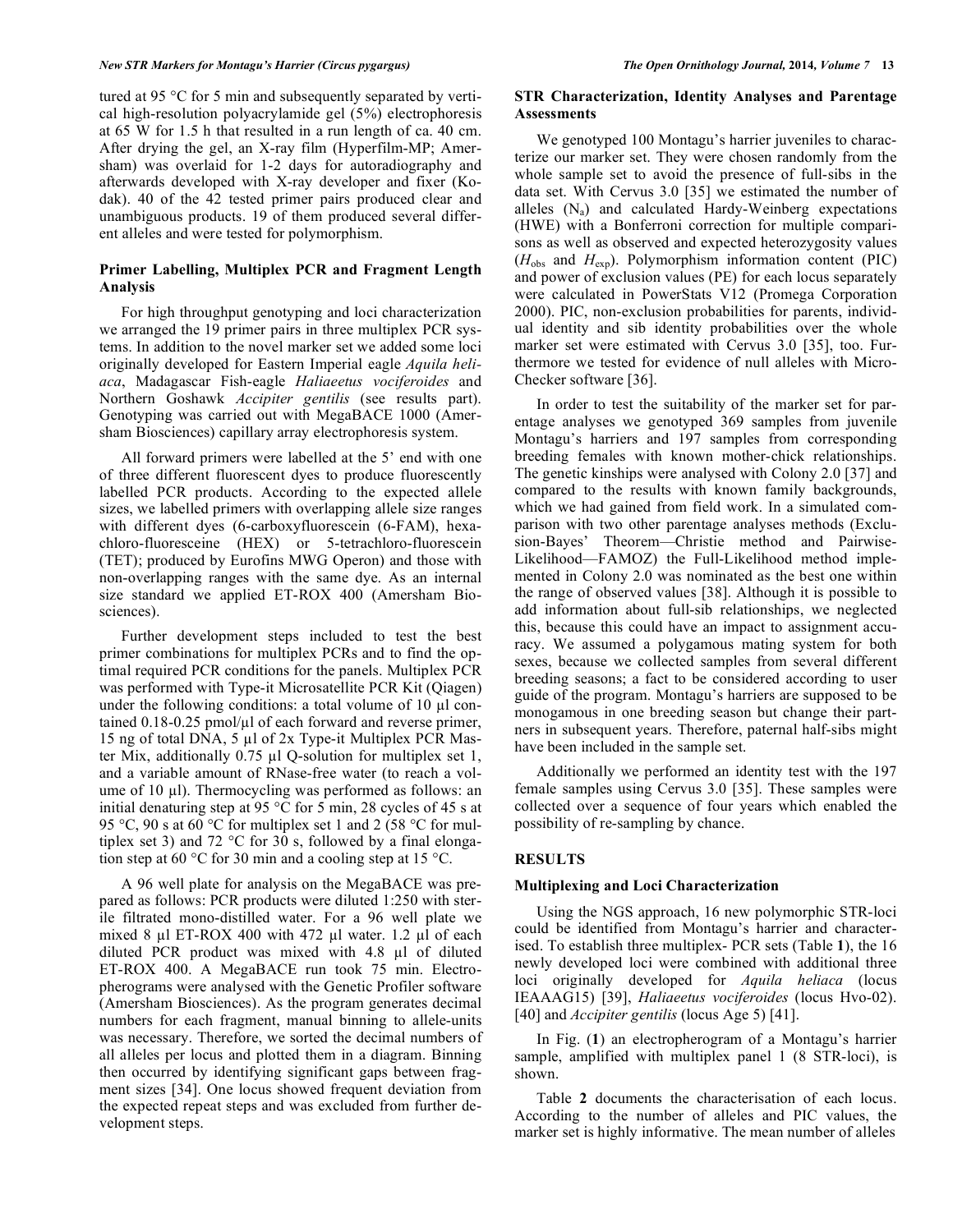

**Fig. (1).** Electropherogram from the Genetic Profiler software. Genotyping of a Montagu's harrier sample amplified with multiplex panel 1. All allele peaks appeared after a run duration of ca. 60 min. The four different graphs represent the four spectral channels analysed by the MegaBACE instrument. X-axes: signal intensity of peaks; y-axes: run time. Top-trace (red): fragments of ET-ROX 400 size standard. Second trace (blue): four STR-loci labelled with FAM, each with two alleles. Those peaks with a cross on top are allele peaks. Different STR-loci can by distinguished by the proximity of their corresponding allele peaks. Third trace (black): two STR-loci labelled with HEX, each with two alleles. Bottom-trace (green): two STR-loci labelled with TET are located in the middle of the trace, each with two alleles. Both two peaks at the beginning and the end of the run in this trace are identical with the peaks in the upper trace because signals of HEX labelled fragments often extend into the TET spectral channel.

is 8.6 and a PIC calculation across all loci revealed a value of 0.67. Only three loci (MS\_Cpyg16, MS\_Cpyg29 and Hvo-02) showed PIC values less than 0.50. Micro-Checker revealed evidence for presence of null alleles for locus MS Cpyg42. Three loci did not conform to Hardy-Weinberg expectations. PE values for single loci ranged from 0.05- 0.82.

#### **Parentage Analysis**

The multiplex marker sets for 19 loci were used to analyse parentage for 369 samples from juvenile Montagu's harriers and 197 samples from corresponding breeding females with known mother-chick relationships (Table **3**). The PE value over the whole marker set is 0.99. It is obvious that the probability of not excluding an unrelated candidate parent from parentage of an arbitrary offspring is much smaller when the genotype of the related parent is known. In the case of parent pair (NE-pp) analyses it is very unlikely to not find the correct parents for any offspring. Moreover, the confirmation of individual identities (NE-I) and full-sibling relationships (NE-SI) is highly reliable.

An identity test was performed to find adult females that had been sampled more than one time between 2009 and 2012. In total, 38 individuals out of 197 females could be detected more than once. Seven females were sampled three times and 31 females were sampled two times. Their identities could be confirmed unequivocally since they did not show any allelic mismatch. In a second step, we omitted the samples from identical females which were genotyped before. Full-sibships were accurately determined by Colony 2.0 [37] to 97.6% of all mothers.

#### **DISCUSSION AND CONCLUSION**

Our newly developed STR marker set for Montagu's harrier is highly informative. Although there are two of the new loci that deviated significantly from HWE and another one showed a possibility for null alleles, we could show that the whole marker set is a useful tool for genetic analysis of Montagu's harriers. Indeed, we cannot explain the deviation from HWE for MS\_Cpyg04 and MS\_Cpyg25, since there is no significant heterozygote deficit or excess. We do not assume biological causes as an explanation, like strong inbreeding or selection for or against alleles, since only two instead of all loci deviate from HWE. In both cases *Hobs* is slightly smaller than *Hexp* which could be an indication for "large allele dropout". For both loci it is observed that heterozygotes often show alleles of very different size. A very large allele of a heterozygote could appear too faint for detection, since amplification of sequences is more difficult for larger than for smaller ones [42].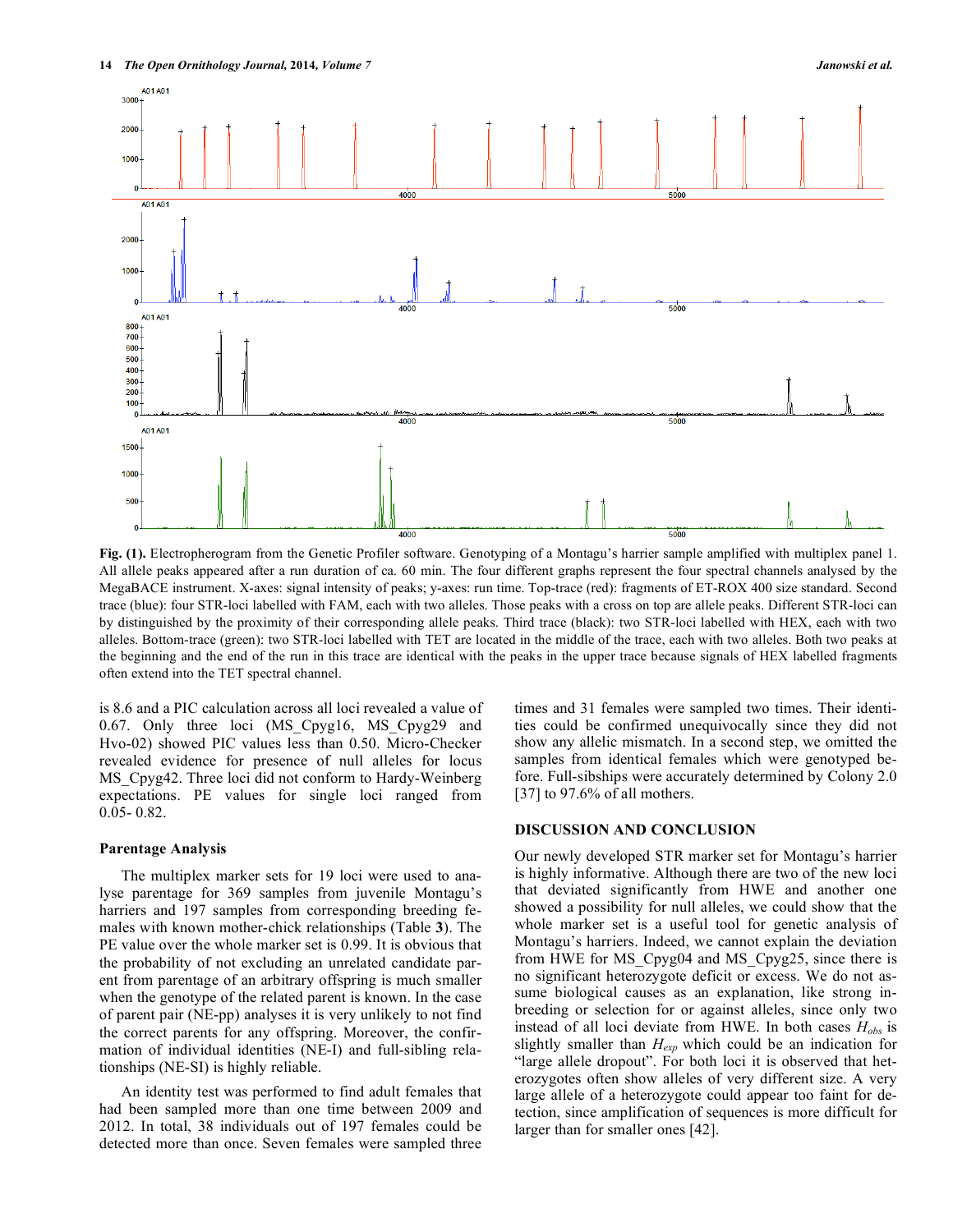| <b>Multiplex Panel</b> | Locus     | Primer Sequence (5'-3')       | <b>Dye</b> | Concentration [pmol/µl] | $T_a$                  |
|------------------------|-----------|-------------------------------|------------|-------------------------|------------------------|
| Panel I                | MS_Cpyg01 | F: ACTGAGTATTGATGACTGCTGC     | <b>TET</b> | 0.2                     | $60^{\circ}$ C         |
|                        |           | R: ATTCTGGAGTCACACGCATG       |            |                         |                        |
|                        | MS_Cpyg05 | F: GCTTCTGGAGGAGCATCATG       | <b>HEX</b> | 0.2                     |                        |
|                        |           | R: TCAGTCCTCCAAGAACCCAG       |            |                         |                        |
|                        | MS_Cpyg06 | F: GGCTAAAGAGGACAACGGTG       | <b>HEX</b> | 0.2                     |                        |
|                        |           | R: TGCACCAGGGGAGGTTTAGAC      |            |                         |                        |
|                        | MS_Cpyg16 | F: TCTGCCACACTTCTCACAGG       | <b>FAM</b> | 0.18                    |                        |
|                        |           | R: TGAGAGGCTGTTGTATCATCTC     |            |                         |                        |
|                        | MS_Cpyg19 | F: AGTGGCCTAATGTCCTAAACC      | <b>TET</b> | 0.2                     |                        |
|                        |           | R: TGGTTAGGGATTCTGTTGCTTG     |            |                         |                        |
|                        | MS_Cpyg23 | F: AGCAAACCTGGCCTTAACTATG     | <b>FAM</b> | 0.25                    |                        |
|                        |           | R: GGTAGTGGTCTGCAGCTTAATG     |            |                         |                        |
|                        | MS_Cpyg26 | F: AGCCACCTGAAACCCTTTAAAC     | <b>FAM</b> | 0.25                    |                        |
|                        |           | R: TCTCAGCTCTCAGTCTTGGG       |            |                         |                        |
|                        | Age5      | F: ACGTTACAGACACCGATTACTTCC   | <b>FAM</b> | 0.25                    |                        |
|                        |           | R: AGCCACGCGTCTGATACTTT       |            |                         |                        |
| Panel II               | MS_Cpyg04 | F: CAGGAGAGCTTCTGGTAGGG       | <b>TET</b> | 0.2                     | $60^{\circ}$ C         |
|                        |           | R: TGACAGTACTCAGCACCCAC       |            |                         |                        |
|                        | MS_Cpyg07 | F: CCTGATAGGGCTGGTGTTCTAG     | <b>HEX</b> | 0.25                    |                        |
|                        |           | R: TGTTCCCAGGTCCAGTGAAC       |            |                         |                        |
|                        | MS_Cpyg25 | F: AGATGAAGGCTGGACTGTGG       | <b>HEX</b> | 0.2                     |                        |
|                        |           | R: TACCACTCATTCCAACAGGC       |            |                         |                        |
|                        | MS_Cpyg39 | F: ACAGGTTATCTTCTCACATCCC     | <b>HEX</b> | 0.25                    |                        |
|                        |           | R: TGGGTGGTGGCTGTGTAAAC       |            |                         |                        |
|                        | Hvo-02    | F: CGTTTATGCTAGGGCTGCTT       | <b>TET</b> | 0.18                    |                        |
|                        |           | R: GTCAATGACAAGGCTGAGCA       |            |                         |                        |
| Panel III              | MS_Cpyg29 | F: AAGTCCTAAGCCCAAACACC       | <b>TET</b> | 0.25                    | $58^{\circ}\textrm{C}$ |
|                        |           | R: CTATGCAAGGAAGGGTACAG       |            |                         |                        |
|                        | MS_Cpyg30 | F: AGGTTCTGGCTGTAGGTAGAC      | <b>FAM</b> | 0.25                    |                        |
|                        |           | R: TGACTGCTGAAACTGGCAAC       |            |                         |                        |
|                        | MS_Cpyg31 | F: CTGCCATACTTCTGCCATGC       | <b>HEX</b> | $0.2\,$                 |                        |
|                        |           | R: GATGCCTGTACAAGCAACTG       |            |                         |                        |
|                        | MS_Cpyg33 | F: AGTCGGGTACTCATCACAGC       | <b>TET</b> | 0.25                    |                        |
|                        |           | R: GACGACTTGCACTGACAGAG       |            |                         |                        |
|                        | MS_Cpyg42 | F: GTCTTGAGCATCCCACCTCC       | <b>HEX</b> | 0.25                    |                        |
|                        |           | R: GCGAAGTCTGCTAGCACAAG       |            |                         |                        |
|                        | IEAAAG15  | F: GAGAATAATTTTTGAAAAGCAGTAGG | <b>FAM</b> | 0.25                    |                        |
|                        |           | R: GCTTAGTTGTTCAGAGGACGGTAAG  |            |                         |                        |

# **Table 1. Three multiplex PCR sets for the amplification of microsatellite loci in Montagu's harrier.**

Only the forward primer was labelled with one of three different fluorescent dyes. T*a*: annealing temperature for the whole multiplex panel.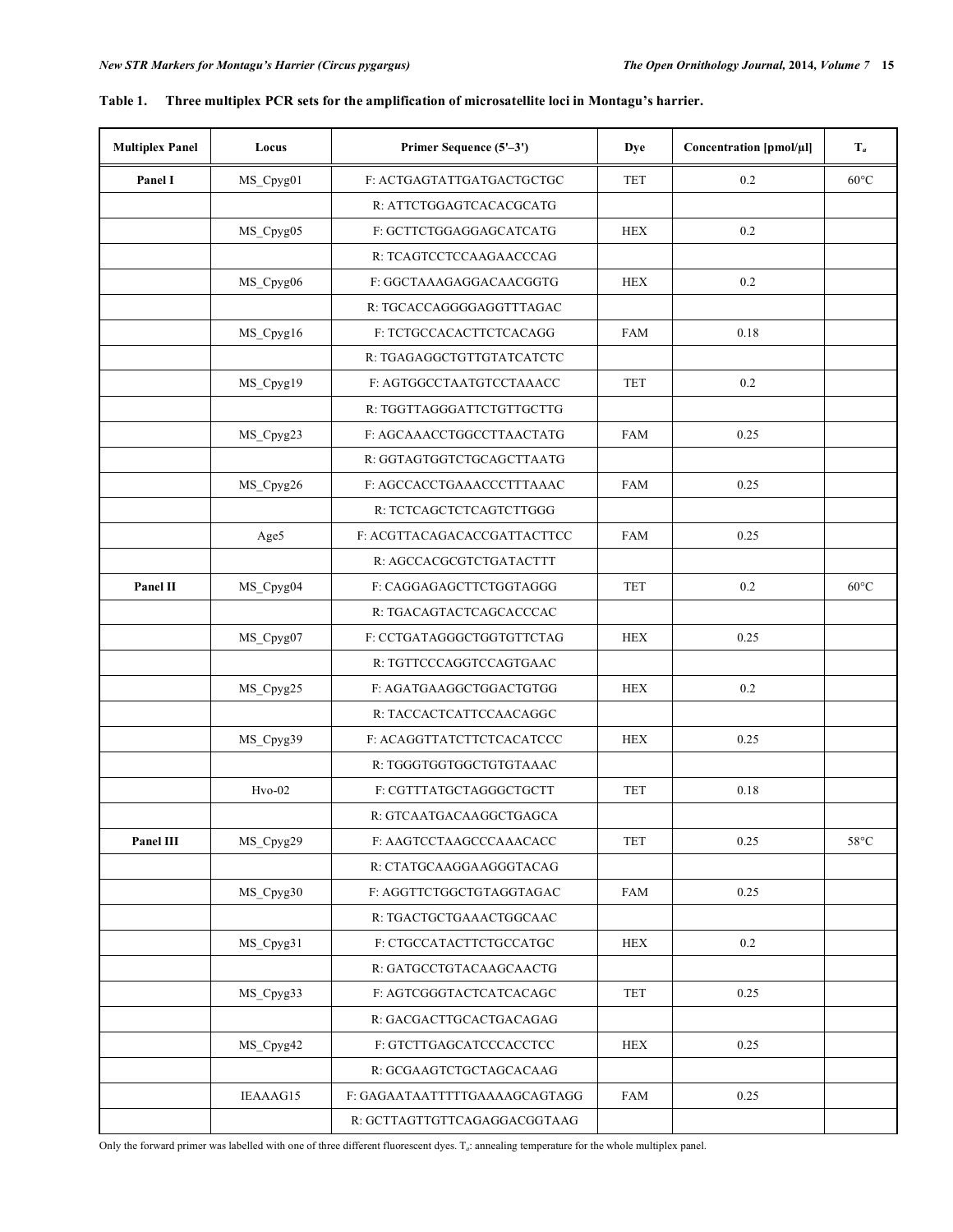| Locus     | Repeat                   | $N_a$          | <b>Size Range [bp]</b> | <b>PIC</b> | PE   | $H_{obs}$ | $H_{exp}$ | <b>HWE</b> |
|-----------|--------------------------|----------------|------------------------|------------|------|-----------|-----------|------------|
|           | <b>Novel STR-Markers</b> |                |                        |            |      |           |           |            |
| MS Cpyg01 | $(AC)_{14}$              | 8              | 305-319                | 0.74       | 0.66 | 0.83      | 0.77      | ns         |
| MS_Cpyg04 | $(ATGCC)_{11}$           | 12             | 225-340                | 0.81       | 0.60 | 0.80      | 0.83      | $***$      |
| MS_Cpyg05 | $(AACAT)_{10}$           | 12             | 142-197                | 0.84       | 0.73 | 0.87      | 0.86      | ns         |
| MS_Cpyg06 | $(AATAG)_{11}$           | 12             | 375-445                | 0.83       | 0.69 | 0.85      | 0.85      | ns         |
| MS Cpyg07 | $(AAAG)_{13}$            | 12             | 309-353                | 0.70       | 0.49 | 0.74      | 0.73      | ns         |
| MS_Cpyg16 | $(AC)_{11}$              | $\overline{4}$ | 147-153                | 0.37       | 0.15 | 0.45      | 0.48      | ns         |
| MS Cpyg19 | $(AC)_{11}$              | 8              | 225-241                | 0.74       | 0.60 | 0.80      | 0.77      | ns         |
| MS_Cpyg23 | $(AT)_{10}$              | 8              | 287-303                | 0.62       | 0.46 | 0.72      | 0.68      | ns         |
| MS Cpyg25 | $(AC)_{10}$              | 11             | 162-184                | 0.80       | 0.54 | 0.77      | 0.82      | ***        |
| MS_Cpyg26 | $(AT)_{11}$              | 6              | 243-255                | 0.59       | 0.34 | 0.64      | 0.63      | ns         |
| MS_Cpyg29 | $(AAAAC)_{9}$            | $\overline{4}$ | 140-149                | 0.45       | 0.18 | 0.49      | 0.49      | ns         |
| MS_Cpyg30 | (AGAT) <sub>9</sub>      | 12             | 282-322                | 0.84       | 0.82 | 0.91      | 0.86      | ns         |
| MS Cpyg31 | (AAAC) <sub>8</sub>      | 6              | 147-171                | 0.52       | 0.20 | 0.51      | 0.54      | ns         |
| MS_Cpyg33 | $(AGG)_{9}$              | 10             | 350-395                | 0.76       | 0.62 | 0.81      | 0.80      | ns         |
| MS Cpyg39 | $(AT)_{8}$               | $\tau$         | 106-118                | 0.68       | 0.34 | 0.64      | 0.73      | ns         |
| MS_Cpyg42 | $(AC)_{8}$               | 8              | 314-346                | 0.60       | 0.19 | 0.50      | 0.63      | ns         |
|           | <b>Known STR-Markers</b> |                |                        |            |      |           |           |            |
| Age5      | $(AAT)_{10}$             | 8              | 158-179                | 0.72       | 0.56 | 0.78      | 0.77      | ns         |
| $Hvo-02$  | $(GT)_{12}$              | 6              | 150-160                | 0.27       | 0.05 | 0.28      | 0.28      | ns         |
| IEAAAG15  | (AAAG) <sub>7</sub>      | 9              | 108-140                | 0.80       | 0.70 | 0.83      | 0.82      | $***$      |

| Table 2. | Characterization of the STR loci. |  |  |
|----------|-----------------------------------|--|--|
|----------|-----------------------------------|--|--|

Na: number of alleles; PIC: Polymorphism information content; PE: power of exclusion; Hobs: observed heterozygosity; Hexp: expected heterozygosity; HWE: Hardy-Weinberg equilibrium; ns: no significant departure; \*: significant departure at the 5% level; \*\*: significant departure at the 1% level; \*\*\* significant departure at the 0.1% level.

**Table 3. Parentage and identity statistics across all 19 loci.** 

| <b>Statistic of Interest</b> | Probability     |
|------------------------------|-----------------|
| PE <sub>all</sub>            | 0.99            |
| $NE-1p$                      | $0.16*10^{-3}$  |
| $NE-2p$                      | $0.37*10^{-6}$  |
| $NE$ -pp                     | $1.13*10^{-11}$ |
| $NE-I$                       | $1.53*10^{-19}$ |
| NE-SI                        | $0.80*10^{-7}$  |

PE<sub>all</sub>: power of exclusion for the whole marker set; NE-1p and NE-2p: combined nonexclusion probability for two possible parents when the genotype of the real parent is unknown (1p) or known (2p). NE-pp: combined non-exclusion probability for parent pairs. NE-I and NE-SI: probability to not distinguish between two randomly-selected individuals (I) or full-siblings (SI).

Regardless of the relatively small PE values for single loci the whole set is reliable for parentage tests, as PE is 0.99. Our comparison between known and calculated

mother-chick relationships shows that the marker set is suitable to investigate parentage. Our result of 97.6% is similar to a study in which parentage analysis was simulated [36] and analysed with Colony 2.0 [37]. Under different scenarios they achieved a mean accuracy of  $98.4 \pm 4.0\%$ . However, Colony 2.0 did not find the expected mother in 2.4% (nine chicks out of 369) of all known mother-chick relationships. All nine cases were due to allelic mismatches. They might result from false allele calling or allele dropout. In four cases Colony 2.0 could not match a feeding female with the chick in the nest; In one instance, a female harrier with only one sampled chick was rejected as true mother. In addition, a nest with three chicks was assigned to another female which was not attending the young. These findings appear to be cases of intra-specific brood parasitism, which have not been reported for Montagu's harrier so far, but for some other avian species. Using molecular methods intra-specific brood parasitism is reported for ruddy ducks (*Oxyura jamaicensis*) [43], American striped cuckoos (*Tapera naevia*) [44], monk parakeet (*Myiopsitta monachus*) [45] and many other species, reviewed by Arnold and Owens [46] and Griffith *et al.* [47] amongst others. Sample interchange could have hap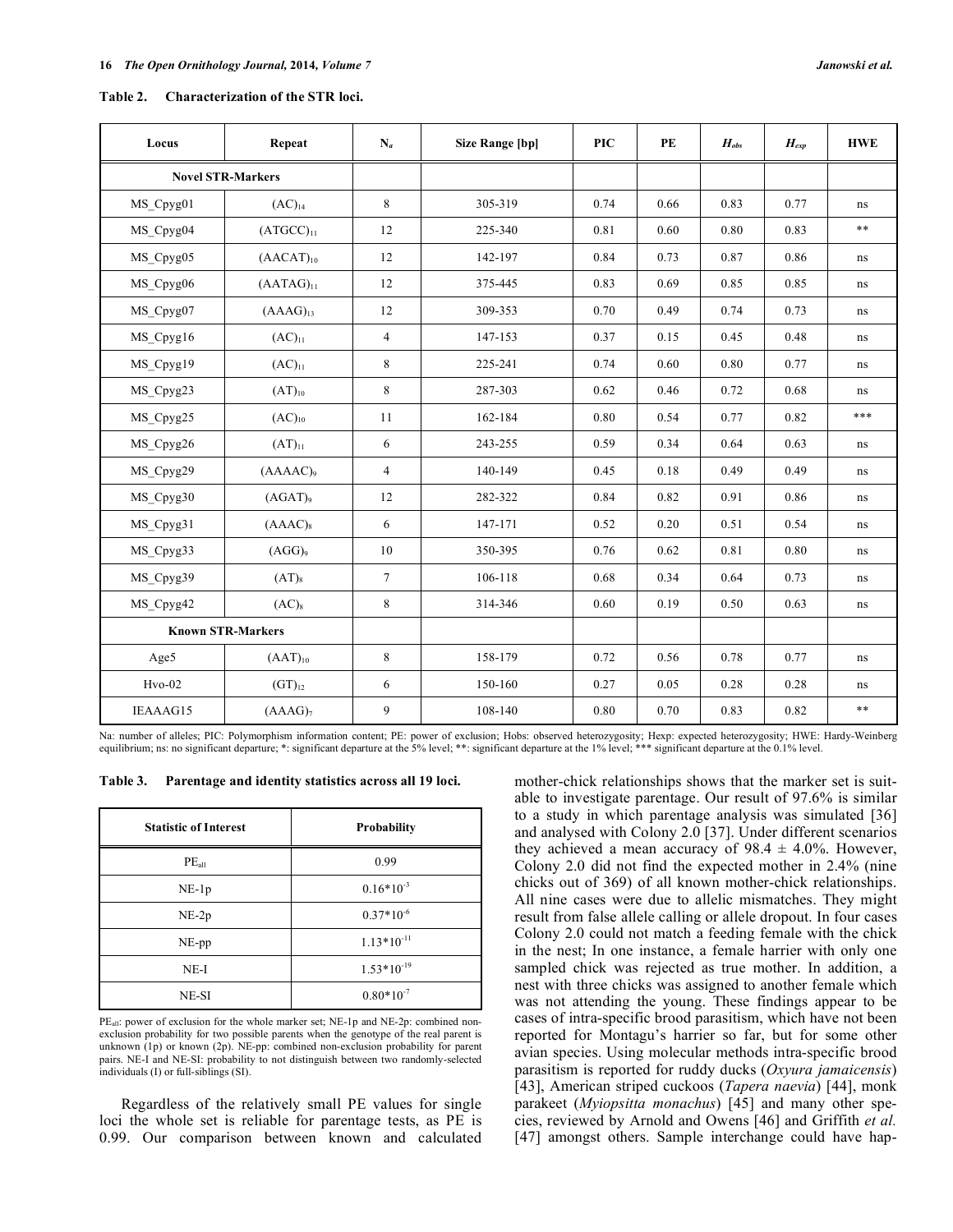pened, which is very unlikely as well, since the samples of wrongly assigned mothers were collected and isolated in different years.

The three multiplex STR panels will enable us to genotype a large data set of more than 2000 samples of Montagu's harriers from Germany in a cost and time saving way. The new marker set is also valuable for investigations of breeding systems, kinship and family structures. Identity and parentage tests can provide a more detailed insight into the life time reproductive success, population genetics and phylogeography of this species.

#### **CONFLICT OF INTEREST**

The authors confirm that this article content has no conflict of interest.

#### **ACKNOWLEDGEMENTS**

We are grateful to the Landesbund für Vogelschutz in Bayern e.V. and several volunteers for their aid and support during field work. Financial support was provided by the Gerhard und Ellen-Zeidler Stiftung, the Landesamt für Umwelt Bayern and LGFG Baden-Württemberg. Sequencing was financed within the project "GenoSeq" funded by the Ministry of Science, Research and Culture of the Federal State of Brandenburg (Germany) in the EFRE-programme "Science and technology transfer for innovation" (FKZ 80143246). P. H. Becker (Institut für Vogelforschung "Vogelwarte Helgoland", Wilhelmshaven, Germany) provided helpful advice concerning the "bug-method". G. Schaub (Ruhr Universität Bochum, Germany) produced the bugs for us and provided useful information. Thanks go to Julius-Maximilians-University Würzburg, Germany, for using a climate chamber. H. Schäfer (IPMB, Heidelberg) gave helpful advice for manuscript preparation. Hedwig Sauer-Gürth (IPMB, Heidelberg) helped with DNA extraction.

# **PATIENT'S CONSENT**

Declared none.

#### **REFERENCES**

- [1] Clarke R. Montagu's Harrier. Chelmsford: Arlequin Press 1996.
- [2] Glutz Von Blotzheim U, Bauer KM, Bezzel E. Handbuch der Vögel Mitteleuropas. Band 4 Falconiformes. Frankfurt: Akademische Verlagsgesellschaft Frankfurt/Main 1971.
- [3] Sanchez-Zapata JA, Carrete M, Gravilov A*, et al.* Land use changes and raptor conservation in steppe habitats of Eastern Kazakhstan. Biol Conserv 2003; 111: 71-7.
- [4] Simmons RE. Harriers of the World. Oxford: Oxford University Press 2000.
- [5] Arroyo B, García JT, Bretagnolle V. *Circus pygargus* Montagu's Harrier. Oxford: Oxford University Press 2004.
- [6] Koks BJ, Visser EG. Montagu's Harriers *Circus pygargus* in the Netherlands: does nest protection prevent extinction? Ornithologischer Anzeiger 2002; 41: 159-66.
- [7] Arroyo B, García JT, Bretagnolle V. Conservation of the Montagu's harrier (*Circus pygargus*) in agricultural areas. Anim Conserv 2002; 5: 283-90.
- [8] Corbacho C, Sánchez JM, Sánchez A. Breeding biology of Montagu's Harrier *Circus pygargus* L in agricultural environments of southwest Spain; comparison with other populations in the western Palearctic. Bird Study 1997; 44: 166-75.
- [9] Millon A, Bourrioux JL, Riols C, Bretagnolle V. Comparative breeding biology of Hen Harrier and Montagu's Harrier: an 8-year study in north-eastern France. Ibis 2002; 144: 94-105.
- [10] Arroyo B. Breeding ecology and nest dispersion of Montagu's Harrier *Circus pygargus* in Central Spain. Dissertation; University of Oxford 1995.
- [11] Pürckhauer C. Artenhilfsprogramm Wiesenweihe (*Circus pygargus*) in Bayern - Jahresbericht 2012. Landesbund für Vogelschutz in Bayern e.V. (LBV) im Auftrag des Bayerischen Landesamtes für Umwelt (LfU); Augsburg 2012.
- [12] Illner H. Schutzprogramm für Wiesenweihen und Rohrweihen in Mittelwestfalen - Jahresbericht 2011. Arbeitsgemeinschaft Biologischer Umweltschutz im Kreis Soest e.V.; Bad Sassendorf 2011.
- [13] Koks BJ, Trierweiler C, Visser EG, Dijkstra C, Komdeur J. Do voles make agricultural habitat attractive to Montagu's Harrier *Circus pygargus*? Ibis 2007; 149: 575-86.
- [14] Butet A, Leroux ABA. Effects of agriculture development on vole dynamics and conservation of Montagu's Harrier in western French wetlands. Biol Conserv 2001; 100: 289-95.
- [15] Donald PF, Green RE, Heath MF. Agricultural intensification and the collapse of Europe's farmland bird populations. Proc Biol Sci 2001; 268: 25-9.
- [16] Greenwood PJ. Mating systems, philopatry and dispersal in birds and mammals. Anim Behav 1980; 28: 1140-62.
- [17] Johnson ML, Gaines MS. Evolution of dispersal-theoretical-models and empirical tests using birds and mammals. Annu Rev Ecol Syst 1990; 21: 449-80.
- [18] Liminana R, Garcia JT, Gonzalez JM*, et al.* Philopatry and natal dispersal of Montagu's harriers (*Circus pygargus*) breeding in Spain: a review of existing data. Eur J Wildl Res 2012; 58: 549-55.
- [19] Wink M, Sauer-Gürth H. Phylogenetic relationships in diurnal raptors based on nucleotide sequences of mitochondrial and nuclear marker genes. In: Chancellor RD, Meyburg BU, Eds. Proceedings of the 6th World Conference on Birds of Prey and Owls; 2003: Budapest, Raptors Worldwide 2004, pp. 483-98.
- [20] García JT, Alda F, Terraube J*, et al.* Demographic history, genetic structure and gene flow in a steppe-associated raptor species. BMC Evol Biol 2011; 11: 1-11.
- [21] Sunnucks P. Efficient genetic markers for population biology. Trends Ecol Evol 2000; 15: 199-203.
- [22] Jarne P, Lagoda PJL. Microsatellites, from molecules to populations and back. Trends Ecol Evol 1996; 11: 424-9.
- [23] Nader W, Werner D, Wink M. Genetic diversity of scarlet macaws *Ara macao* in reintroduction studies for threatened populations in Costa Rica. Biol Conserv 1999; 87: 269-72.
- [24] Arnold JM, Oswald SA, Voigt CC, et al. Taking the stress out of blood collection: comparison of field blood-sampling techniques for analysis of baseline corticosterone. J Avian Biol 2008; 39: 588- 92.
- [25] Becker PH, Voigt CC, Arnold JM, Nagel R. A non-invasive technique to bleed incubating birds without trapping: a bloodsucking bug in a hollow egg. J Ornithol 2006; 147: 115-8.
- [26] Thomsen R, Voigt CC. Non-invasive blood sampling from primates using laboratory-bred blood-sucking bugs (*Dipetalogaster maximus*; Reduviidae, Heteroptera). Primates 2006; 47: 397-400.
- [27] Voigt CC, Fassbender M, Dehnhard M*, et al.* Validation of a minimally invasive blood-sampling technique for the analysis of hormones in domestic rabbits, *Oryctolagus cuniculus* (Lagomorpha). Gen Comp Endocrinol 2004; 135: 100-7.
- [28] Voigt CC, Peschel U, Wibbelt G, Frölich K. An alternative, less invasive blood sample collection technique for serologic studies utilizing Triatomine bugs (Heteroptera; Insecta). J Wildl Dis 2006; 42: 466-9.
- [29] Von Helversen O, Volleth M, Núnez J. A new method for obtaining blood from a small mammal without injuring the animal: use of triatomid bugs. Experientia 1986; 42: 809-10.
- [30] Stadler A, Meiser CK, Schaub GA. "Living syringes": use of hematophagous bugs as blood samplers from small and wild animals. In: Mehlhorn H, Ed. Parasitology Research Monographs 1, Nature helps? How plants and other organisms contribute to solve health problems, Berlin, Springer-Verlag 2011; pp. 243-71.
- [31] Sambrook J, Fritsch EF, Maniatis T. Moleculer clooning: a labaratuary manual. New York: Cold Spring Harbor Laboratory Press 1989.